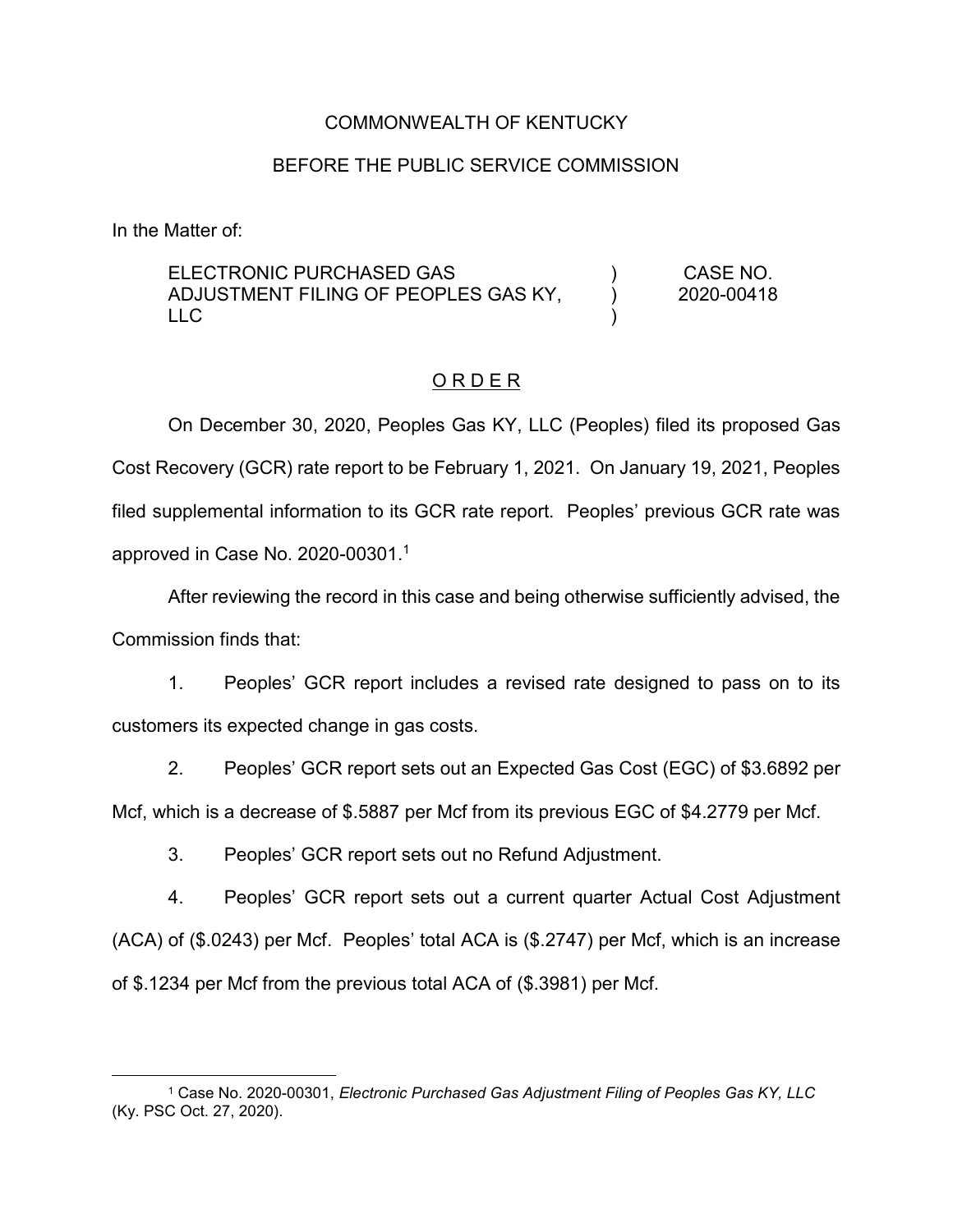5. Peoples' GCR report sets out a current quarter Balance Adjustment (BA) of \$.0053 per Mcf. Peoples' total BA is (\$.0105) per Mcf, which is a decrease of \$.0103 per Mcf from the previous total BA of (\$.0002) per Mcf.

6. Peoples' GCR rate is \$3.4040 per Mcf, which is a decrease of \$.4756 per Mcf from its previous rate of \$3.8796 per Mcf.

7. Should Peoples purchase sustainable natural gas from a renewable source during the reporting period of any future GCR reports then the supplier, cost, and amount must be documented in its cover letter to the Commission.

8. The rate as proposed by Peoples and set forth in the Appendix to this Order is fair, just and reasonable and should be approved for final meter readings by Peoples on and after February 1, 2021.

IT IS THEREFORE ORDERED that:

1. The rate proposed by Peoples and set forth in the Appendix to this Order is approved for final meter readings on and after February 1, 2021.

2. Within 20 days of the date of entry of this Order, Peoples shall file with this Commission, using the Commission's electronic Tariff Filing System, revised tariff sheets setting out the rate approved herein and reflecting that it was approved pursuant to this Order.

3. This case is closed and removed from the Commission's docket.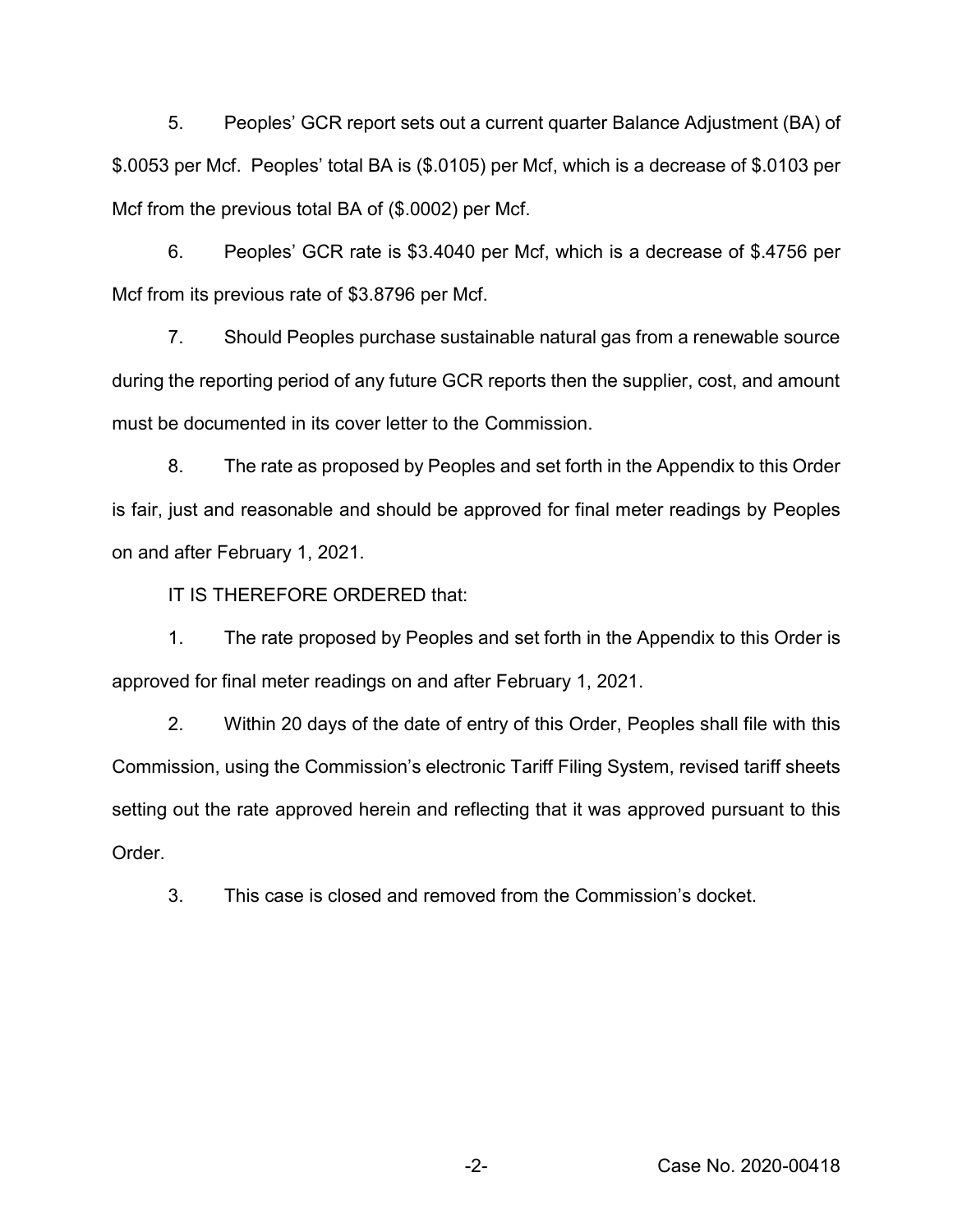By the Commission



ATTEST:

\_\_\_\_\_\_\_\_\_\_\_\_\_\_\_\_\_\_\_\_\_\_

Executive Director

Case No. 2020-00418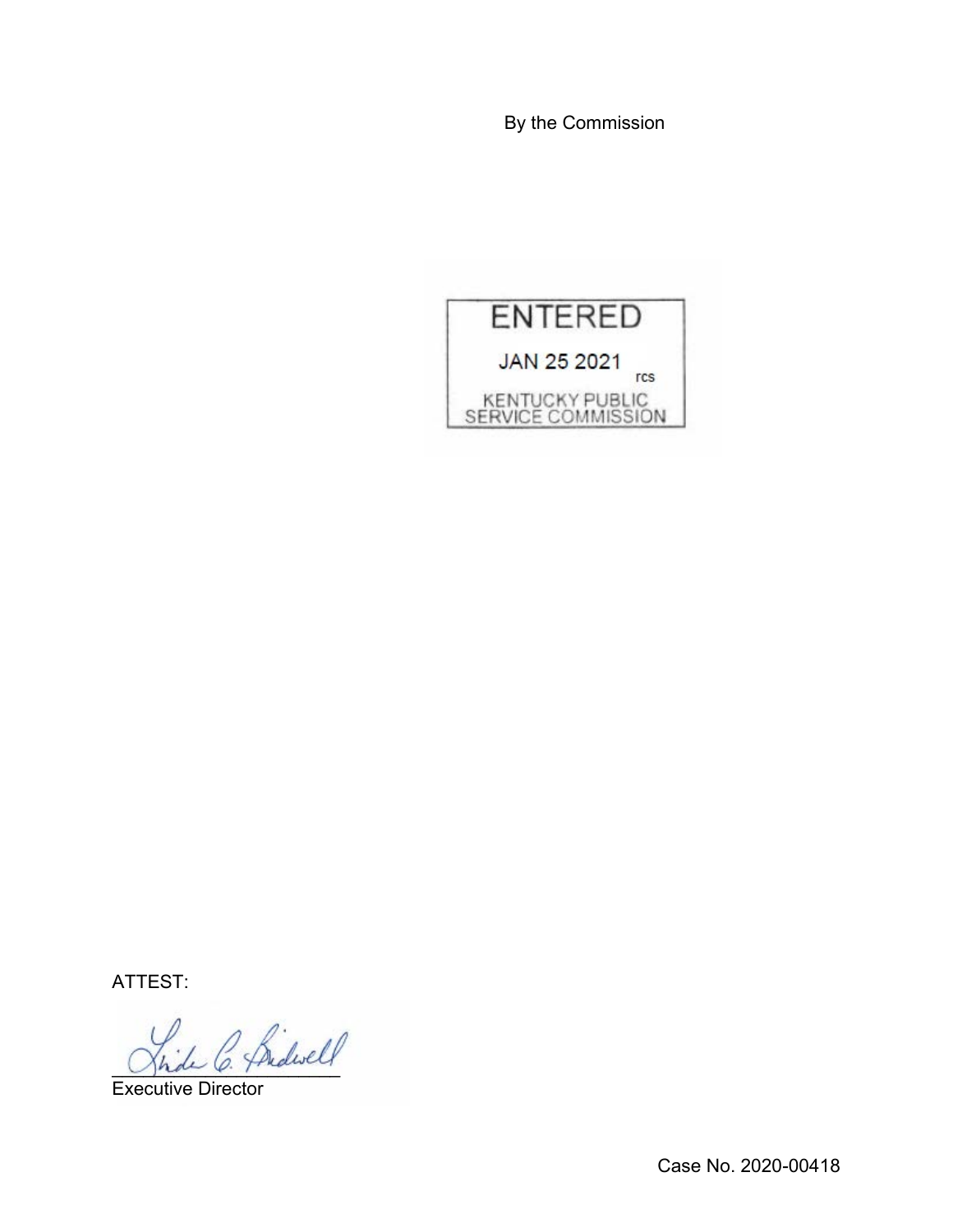## APPENDIX

## APPENDIX TO AN ORDER OF THE KENTUCKY PUBLIC SERVICE COMMISSION IN CASE NO. 2020-00418 DATED JAN 25 2021

The following rates and charges are prescribed for the customers in the area served by People Gas KY, LLC. All other rates and charges not specifically mentioned herein shall remain the same as those in effect under the authority of the Commission prior to the effective date of this Order.

# RATES:

|         | <b>Gas Cost</b><br>Recovery |          |            |
|---------|-----------------------------|----------|------------|
|         | <b>Base Rate</b>            | Rate     | Total Rate |
| All Mcf | \$2.1322                    | \$3.4040 | \$5.5362   |